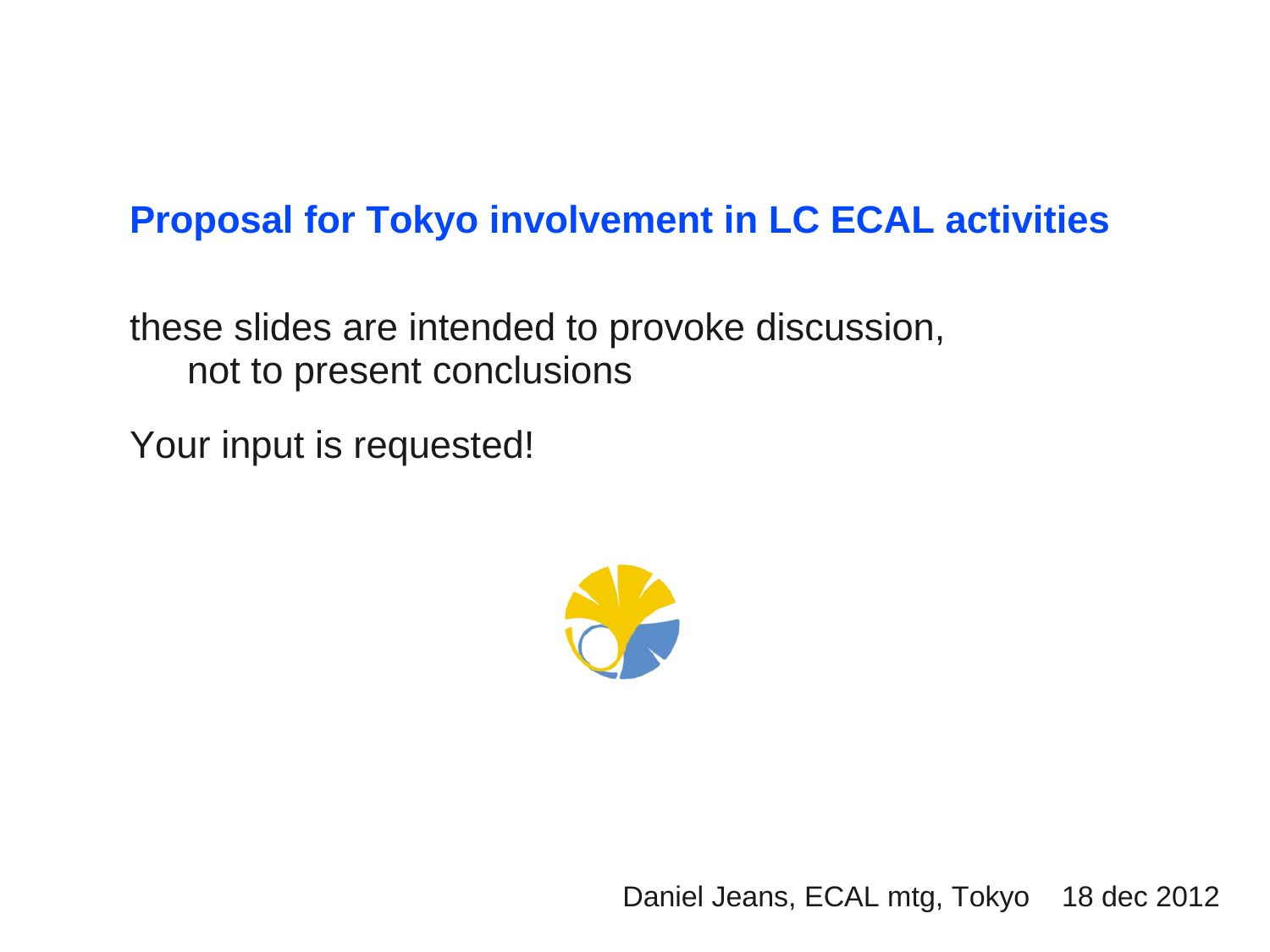## Group members

Sachio Komamiya (professor @ dept of physics, director ICEPP) grant from MEXT for calorimeter development

Wataru Ootani (associate professor @ ICEPP) Heavily involved in MEG Analysis, upgrade (MPPC for ECAL) Interested to join ILC ECAL activities possibly with new student from April

Yoshio Kamiya (assistant professor @ ICEPP) Interested to join ILC ECAL, on hardware side

Daniel Jeans (project researcher @ dept of physics) employed via MEXT grant

Chihiro Kozakai & Shiro Chen Komamiya-san's 1st year Master students

(no in-house engineers)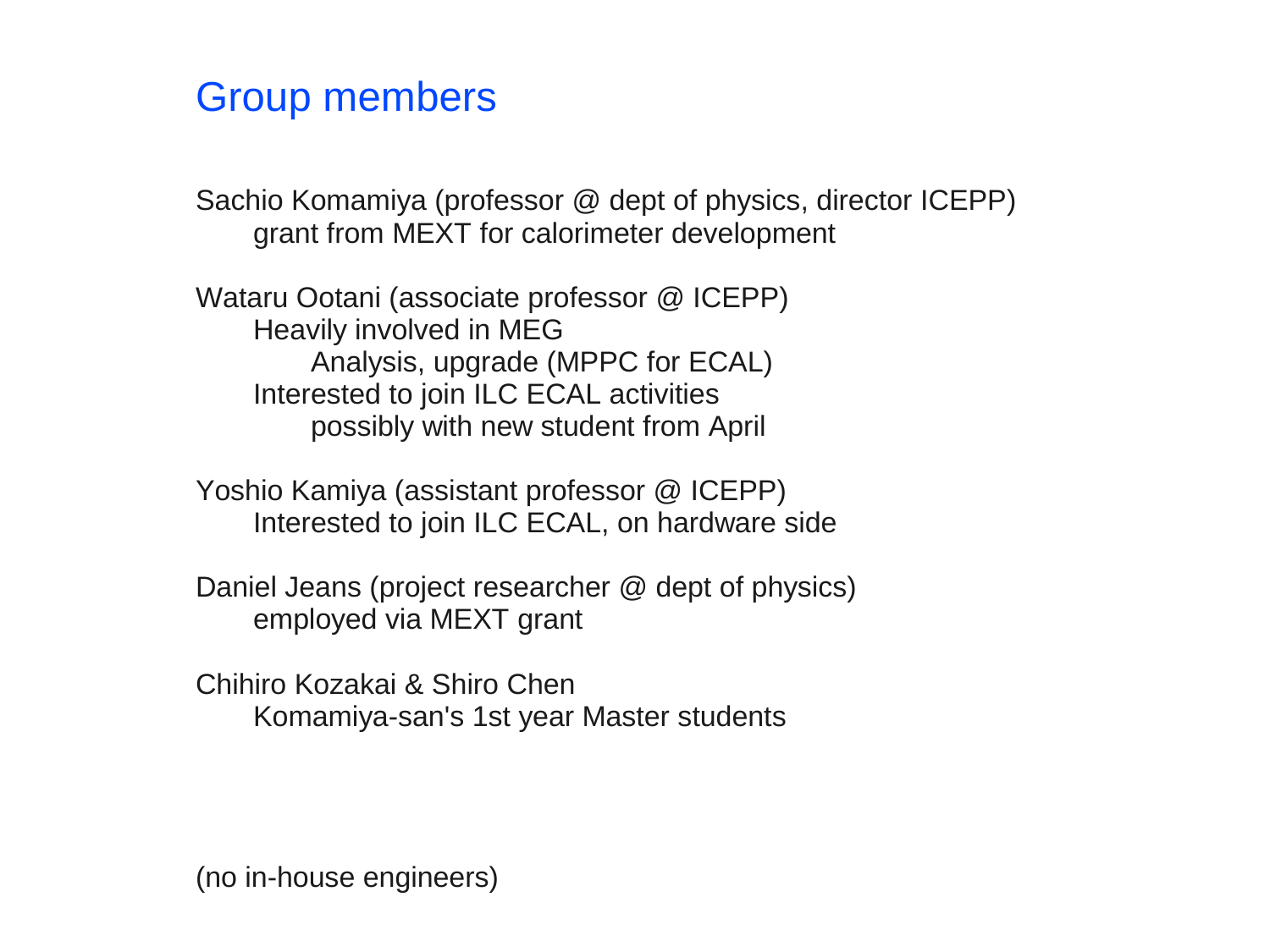## From DBD "future directions" ECAL section

• silicon technology: sensor guard rings, AC coupling, chip bonding, PCB thickness,

• scintillator technology: developments of MPPC with more pixels and photon readout system,

- further hybrid simulation studies,
- development of mass production and mass test system of sensors,
- alternative sensor technologies: e.g. MAPS,
- further studies of power pulsing,

• possible reduced scope (for cost reasons): reduced layers, radius. estimate of cost scaling.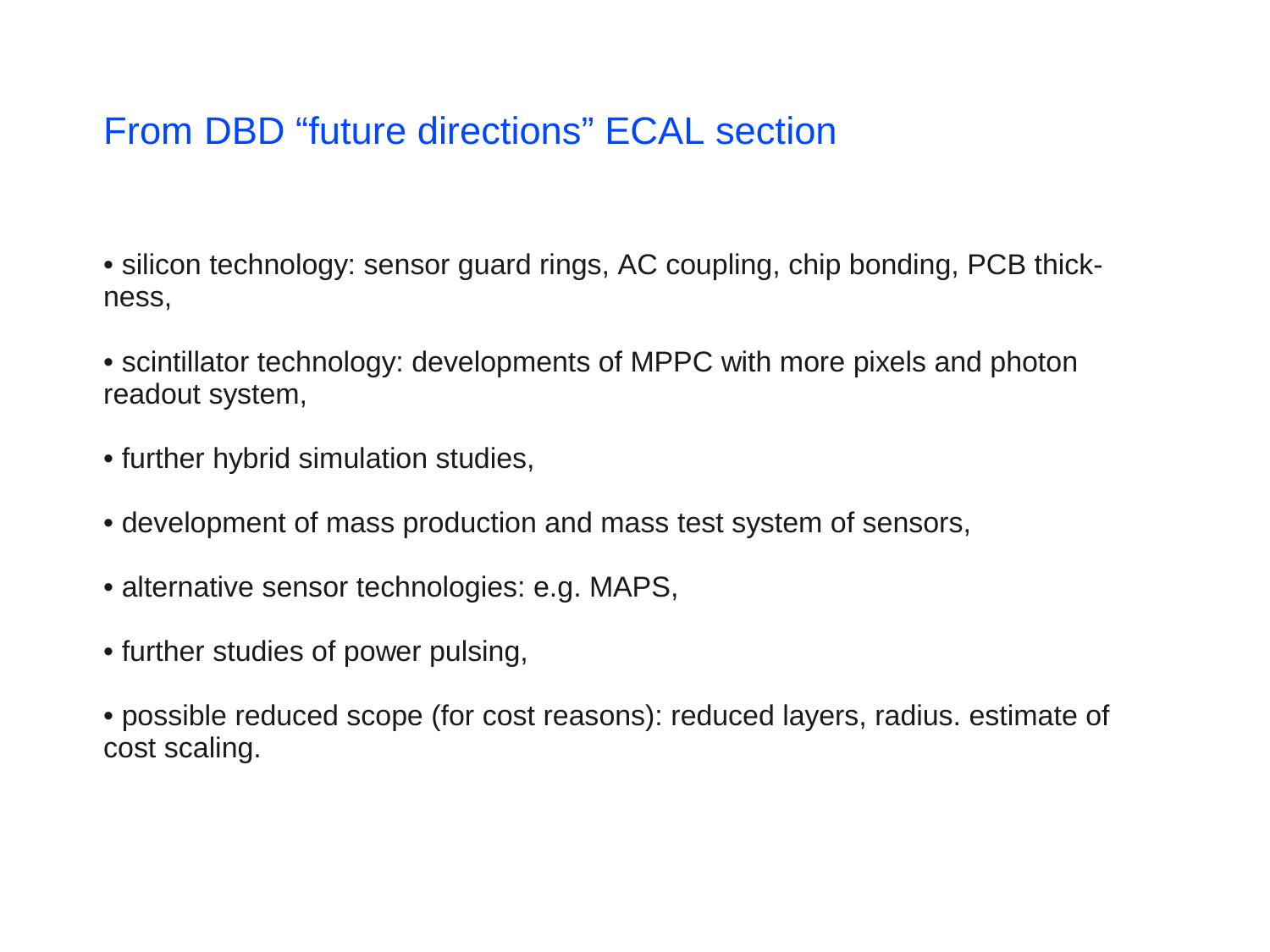Would like to contribute to simulation studies:

- further hybrid simulation studies,
- possible reduced scope (for cost reasons): reduced layers, radius. estimate of cost scaling

We have started some hybrid ecal simulation studies.

Avoid overlap with current efforts Mostly @ Kyushu, LLR, LAL

Discuss this now...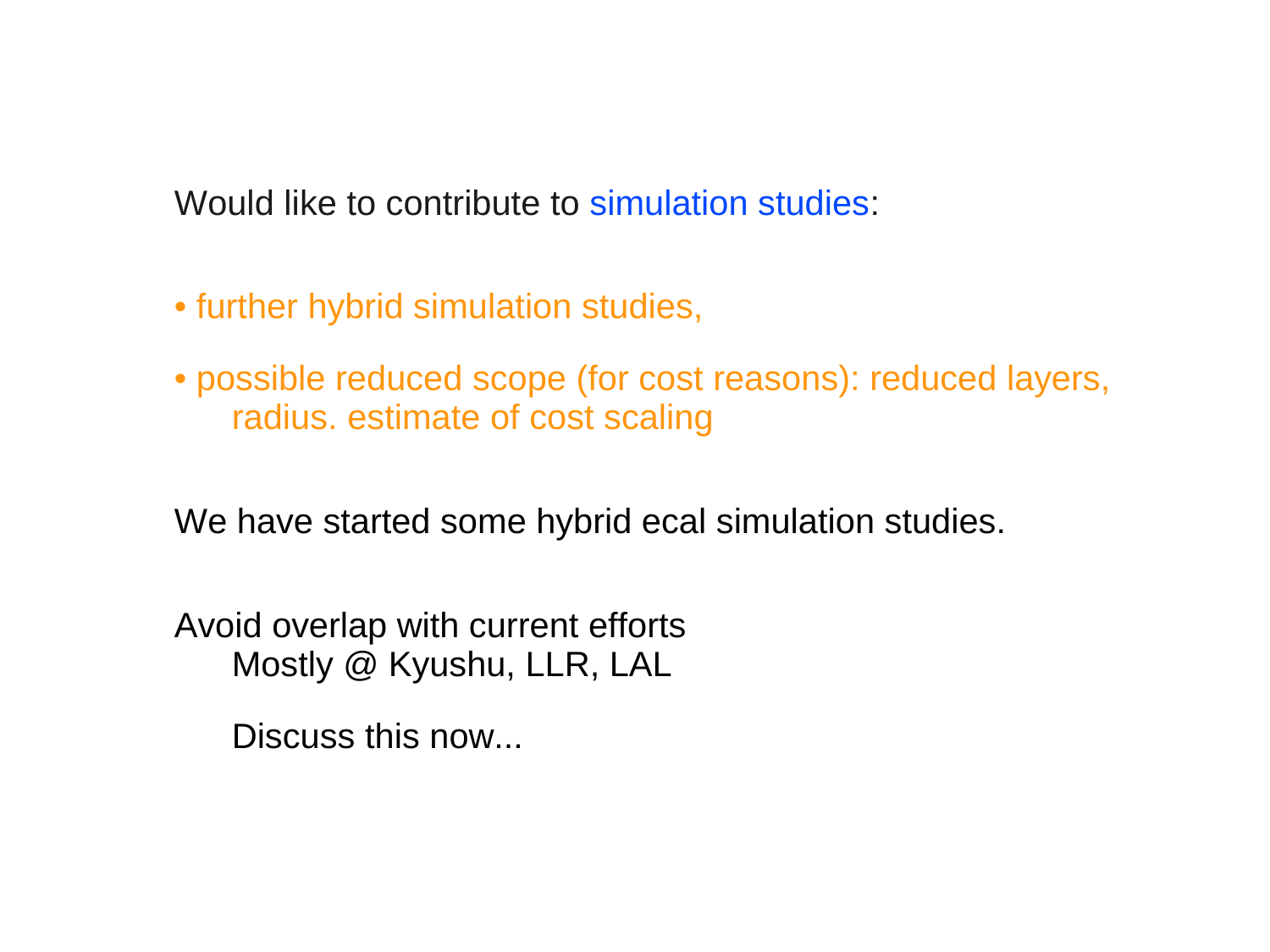Would also like to start hardware activities

Limited resources at present Not yet started, want to discuss in this meeting before making significant investment

Want to be strongly involved when (if) ECAL construction starts Proximity to Hamamatsu suggests work on sensors

• development of mass production and mass test system of sensors

Will need several sensor testing labs if/when mass production starts I would like to be part of this

I propose that in the short term, we start with small silicon sensor test bench begin with simple I-V, C-V characterisation (copy of LLR, Kyushu setups)

Ootani-san is also interested in MPPC/scintillator ECAL natural connection to his present activities To be discussed with Shinshu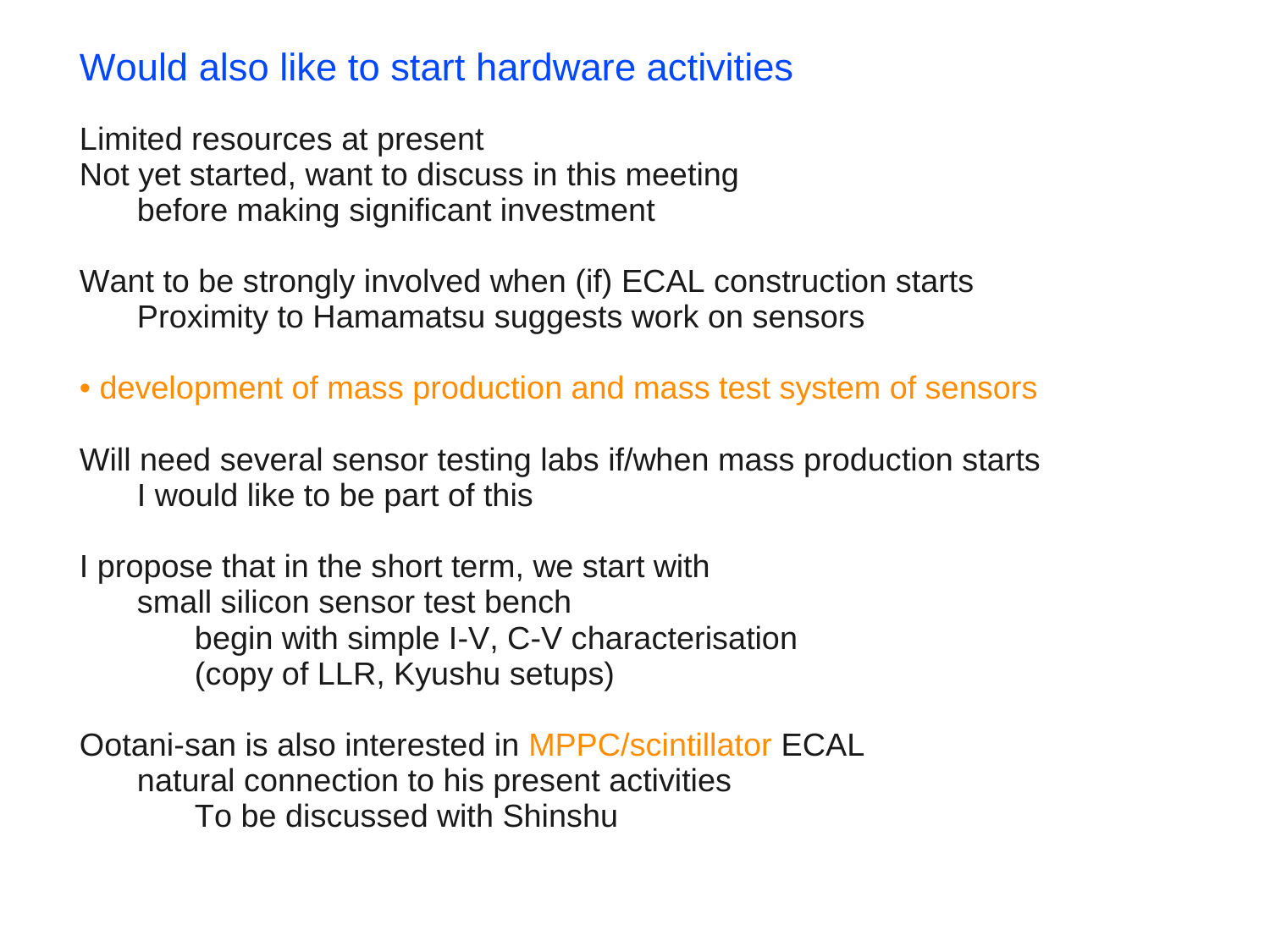Once basic setup established, expand into more specialised areas: scalable system for mass tests? single pixel measurements? neutron radiation hardness?



Coordinate with LLR/Kyushu to avoid un-useful duplication

Also participation in beam tests and analysis of technological prototype

Clearly large overlap with Kyushu/LLR activities in the initial stage I don't see this as a problem: we will certainly need several labs to make identical basic tests in parallel when mass production arrives

More specialised studies should be shared amongst the groups